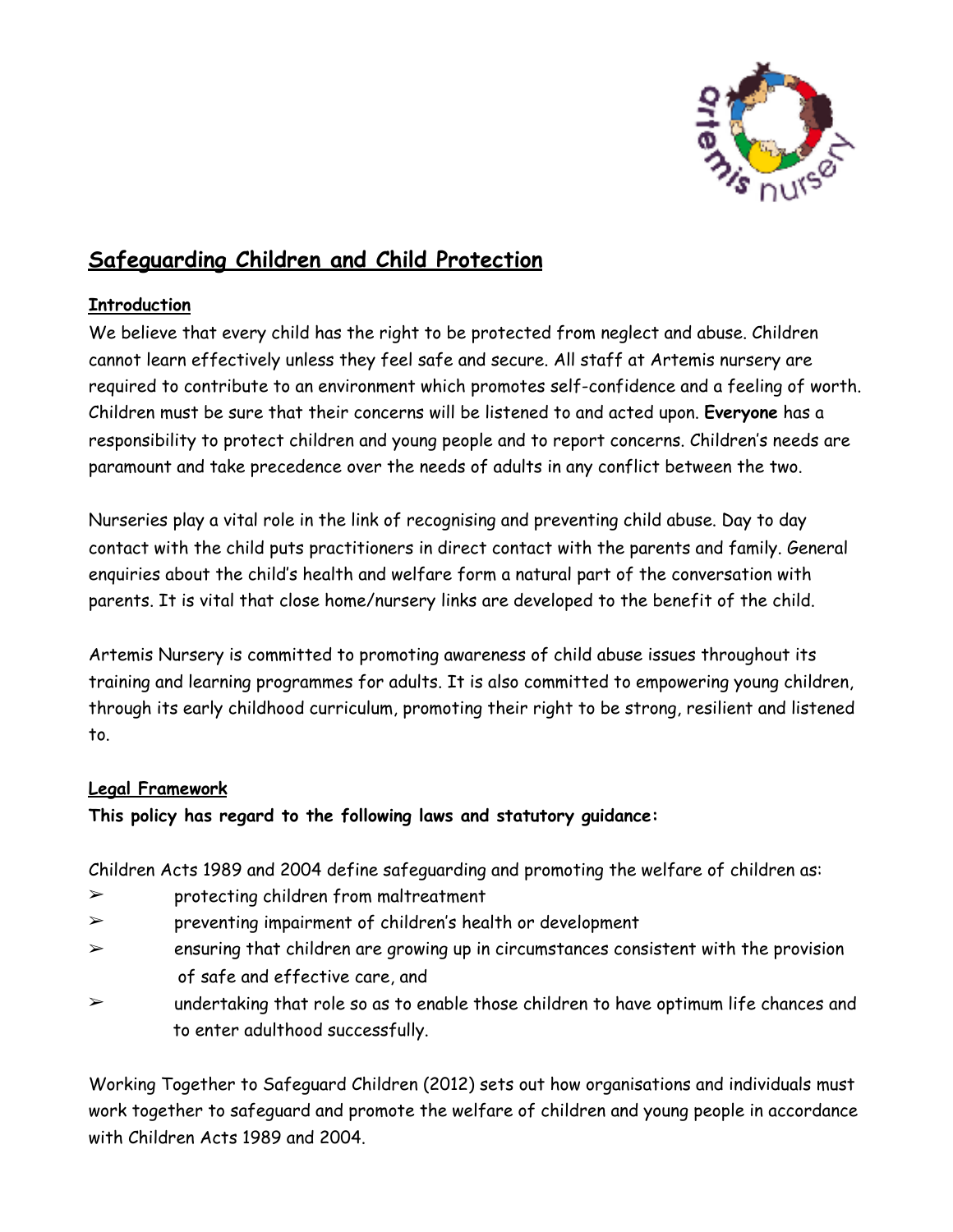Local Safeguarding Children Board (LSCB) Child Protection and Safeguarding Procedures

 $\triangleright$  ensures that there are prompt methods for alerting, reporting, investigating and managing a child's protection. The Procedures for Brighton and Hove, East Sussex and West Sussex Local Safeguarding Children Boards are available at [http://](http://pansussexscb.proceduresonline.com/chapters/contents.html) [pansussexscb.proceduresonline.com/chapters/contents.html](http://pansussexscb.proceduresonline.com/chapters/contents.html) .

Statutory Framework for the Early Years Foundation Stage 2012

 $\geq$  the mandatory framework for all early years providers, maintained schools, nonmaintained schools, independent schools and all providers on the Early Years Register. The safeguarding and welfare requirements are given legal force by regulations made under Section 39(1)(b) of the Childcare Act 2006.

## **Children and young people**

The definition of a child for safeguarding purposes is anyone under 18 years of age, regardless of circumstances, as defined in the Children Act 1989.

**Significant harm** 

- Harm means ill treatment, or the impairment of health or development, including, for example, impairment suffered from seeing or hearing the ill treatment of another
- Development means physical, intellectual, emotional, social or behavioural development
- **EXECUTE:** Health includes physical and mental health
- Ill treatment includes Sexual Abuse and forms of ill treatment, which are not physical, and
- Where the question of whether harm suffered by the child is significant turns on the child's health and development, his/her health and development must be compared with that which could reasonably be expected of a similar child.

## **Types of abuse**

Abuse and neglect are forms of maltreatment of a child. The following categories overlap and an abused child does frequently suffer more than one type of abuse. For more detailed information, see the [Sussex Child Protection and Safeguarding Procedures](http://pansussexscb.proceduresonline.com/chapters/contents.html).

**Physical abuse** may involve hitting, shaking, throwing, poisoning, burning or scalding, drowning, suffocating or otherwise causing physical harm to a child. Physical harm may also be caused when a parent or carer fabricates the symptoms of, or deliberately induces, illness in a child.

**Emotional abuse** is the persistent emotional maltreatment of a child so as to cause severe and persistent adverse effects on the child's emotional development. It may involve:

- . making a child feel worthless, unloved or inadequate (high criticism and/or low warmth)
- conveying to the child that they are only there to meet another's needs
- **EXEDED inappropriate age or developmental expectations**
- overprotection and limitation of exploration, learning and social interaction
- seeing or hearing the ill-treatment of another (eg domestic violence)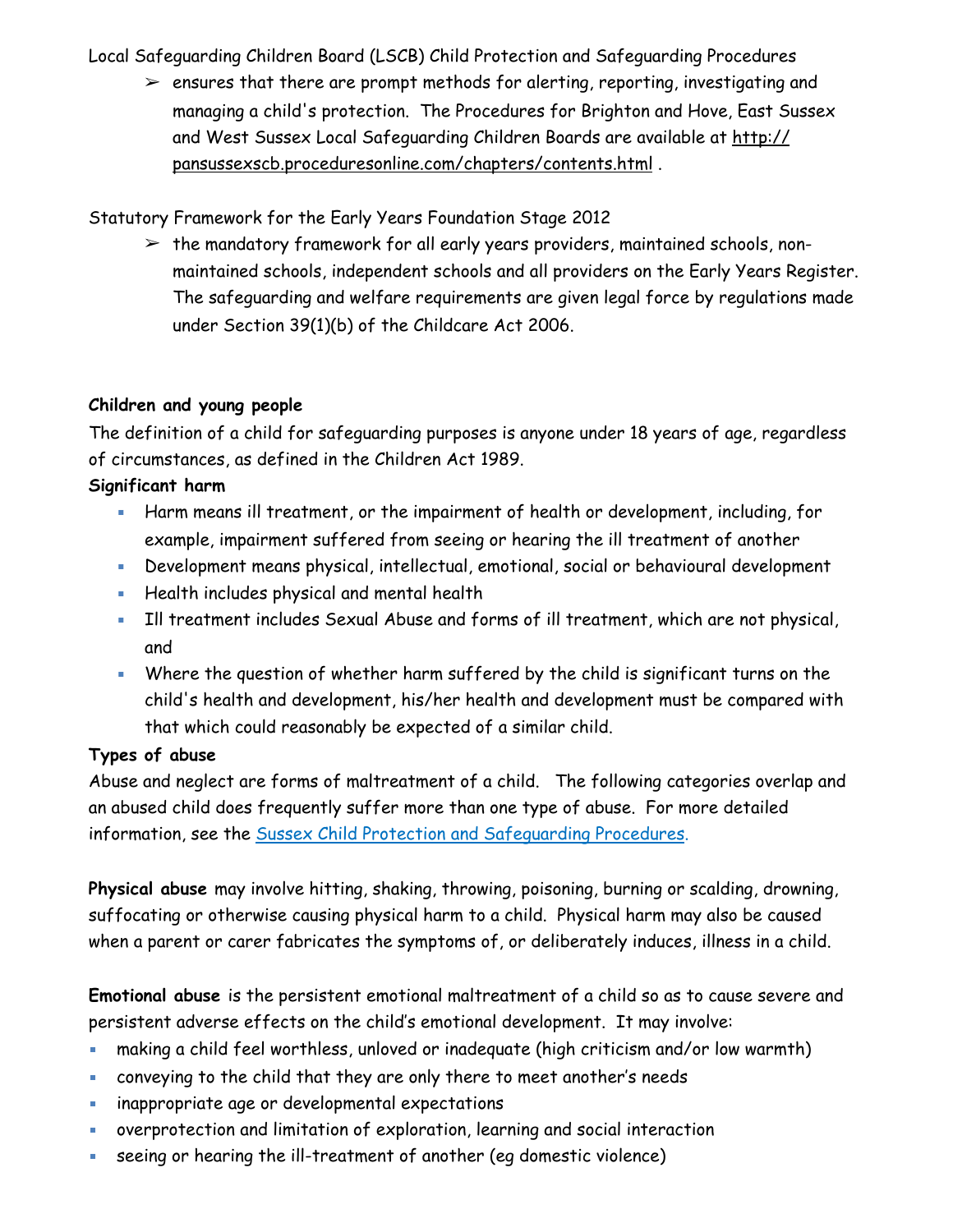- **Exerious bullying causing children frequently to feel frightened or in danger, or**
- exploitation or corruption

Some level of emotional abuse is involved in all types of maltreatment of a child, though it may occur alone.

**Sexual Abuse** involves forcing or enticing a child or young person to take part in sexual activities, including prostitution, whether or not the child is aware of what is happening. The activities may involve physical contact, including penetration of any part of the body, or nonpenetrative acts. They may include non-contact activities, such as involving children in looking at or in the production of sexual images, including the internet, watching sexual activities, or encouraging children to behave in sexually inappropriate ways.

**Neglect** is the persistent failure to meet a child's basic physical and/or psychological needs, likely to result in the serious impairment of the child's health or development. Neglect may occur during pregnancy as a result of maternal substance abuse. Once a child is born it may involve a parent failing to:

- provide adequate food, clothing and shelter (including exclusion from home or abandonment)
- **EXED** protect a child from physical and emotional harm or danger
- ensure adequate supervision (including the use of inadequate care-givers), or
- ensure access to appropriate medical care or treatment

It may also include neglect of, or unresponsiveness to, a child's basic emotional needs.

## **Female Genital Mutilation**

Female genital mutilation (FGM) is a procedure where the female genitals are deliberately cut, injured or changed, but where there's no medical reason for this to be done.

It's also known as "female circumcision" or "cutting", and by other terms such as sunna, gudniin, halalays, tahur, megrez and khitan, among others.

FGM is usually carried out on young girls between infancy and the age of 15, most commonly before puberty starts. It is illegal in the UK and is child abuse.

It's very painful and can seriously harm the health of women and girls. It can also cause longterm problems with sex, childbirth and mental health.

There are four main types of FGM:

- Type 1 (clitoridectomy) removing part or the entire clitoris.
- Type 2 (excision) removing part or all of the clitoris and the inner labia (lips that surround the vagina), with or without removal of the labia majora (larger outer lips).
- Type 3 (infibulation) narrowing of the vaginal opening by creating a seal, formed by cutting and repositioning the labia.
- Other harmful procedures to the female genitals, including pricking, piercing, cutting, scraping or burning the area.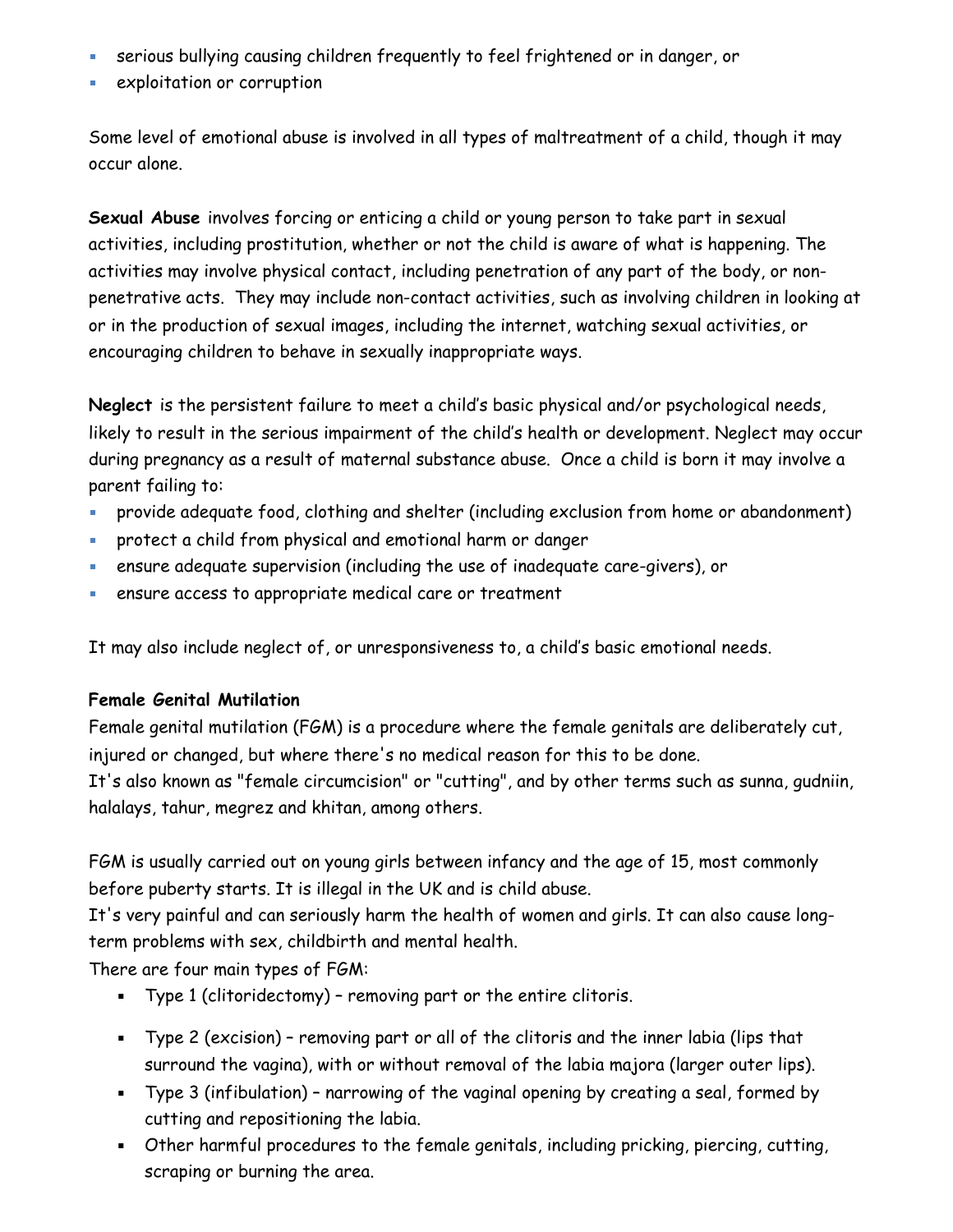FGM is often performed by traditional circumcisers or cutters who do not have any medical training. However, in some countries it may be done by a medical professional. Anaesthetics and antiseptics aren't generally used, and FGM is often carried out using knives, scissors, and scalpels, pieces of glass or razor blades.

FGM often happens against a girl's will without her consent and girls may have to be forcibly restrained.

## Effects of FGM

There are no health benefits to FGM and it can cause serious harm, including:

- constant pain
- pain and/or difficulty having sex
- repeated infections, which can lead to infertility
- bleeding, cysts and abscesses
- problems passing urine or incontinence
- depression, flashbacks and self-harm

• problems during labour and childbirth, which can be life-threatening for mother and baby Some girls die from blood loss or infection as a direct result of the procedure.

#### FGM and Sex

FGM can make it difficult and painful to have sex. It can also result in reduced sexual desire and a lack of pleasurable sensation.

## FGM and Pregnancy

Some women with FGM may find it difficult to become pregnant, and those who do conceive can have problems in childbirth.

## FGM and Mental Health

FGM can be an extremely traumatic experience that can cause emotional difficulties throughout life, including;

- depression
- anxiety
- flashbacks to the time of the cutting
- nightmares and other sleep problems

In some cases, women may not remember having the FGM at all, especially if it was performed when they were an infant.

Getting help and support

- If someone is in immediate danger, contact the police immediately by dialling 999.
- If you're concerned that someone may be at risk, contact the NSPCC helpline on 0800 028 3550 or fgmhelp@nspcc.org.uk.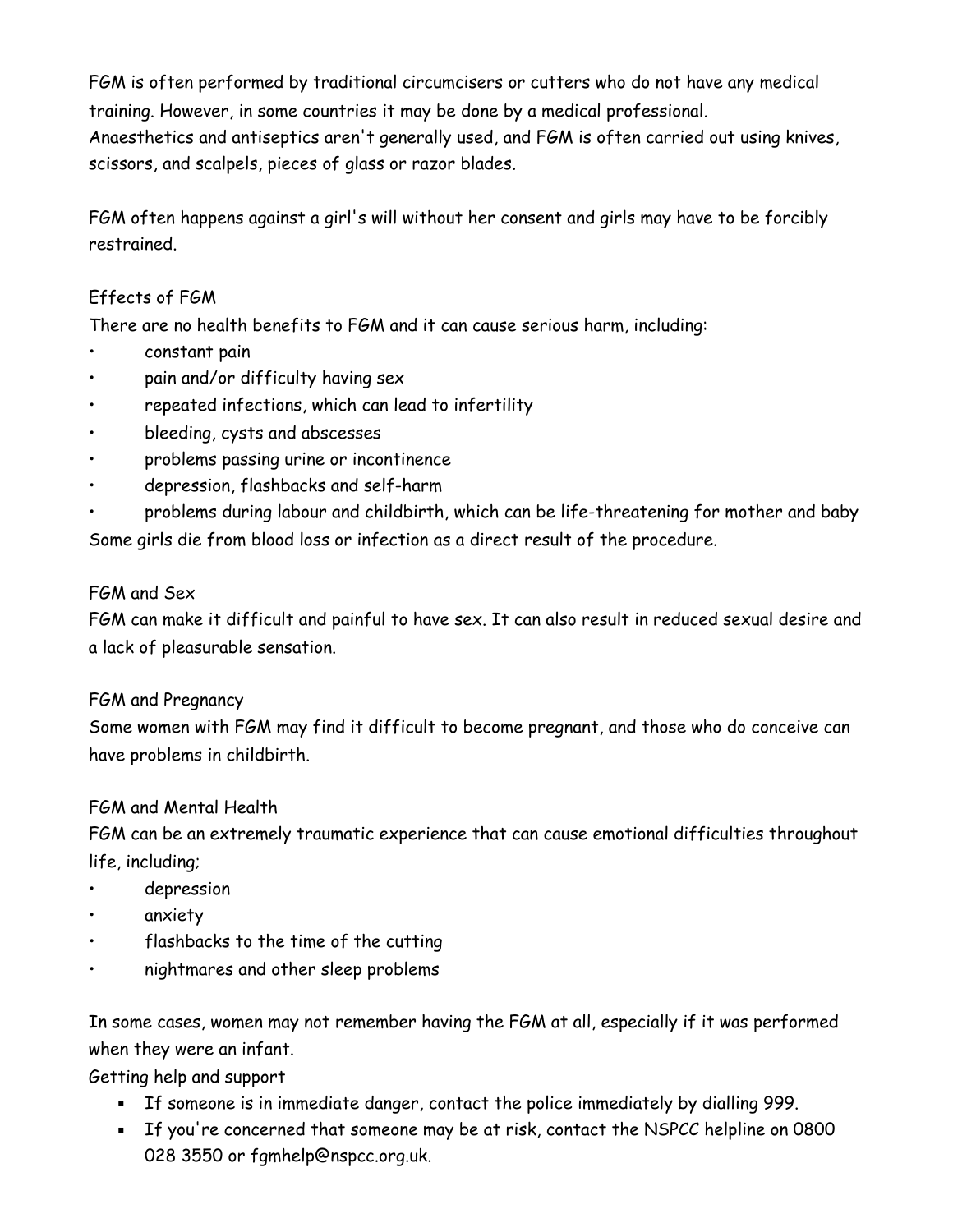## Why a FGM is carried out

FGM is carried out for various cultural, religious and social reasons within families and communities in the mistaken belief that it will benefit the girl in some way (for example, as a preparation for marriage or to preserve her virginity).

However, there are no acceptable reasons that justify FGM. It's a harmful practice that isn't required by any religion and there are no religious texts that say it should be done. There are no health benefits of FGM. FGM usually happens to girls whose mothers, grandmothers or extended female family members have had FGM themselves or if their father comes from a community where it's carried out.

## Where FGM is carried out

Girls are sometimes taken abroad for FGM, but they may not be aware that this is the reason for their travel. Girls are more at risk of FGM being carried out during the summer holidays, as this allows more time for them to "heal" before they return to school.

Communities that perform FGM are found in many parts of Africa, the Middle East and Asia. Girls who were born in the UK or are resident here but whose families originate from an FGM practicing community are at greater risk of FGM happening to them.

Communities at particular risk of FGM in the UK originate from:

- Egypt
- Eritrea
- Ethiopia
- Gambia
- Guinea
- Indonesia
- Ivory Coast
- Kenya
- Liberia
- Malaysia
- Mali
- Nigeria
- Sierra Leone
- Somalia
- Sudan
- Yemen

The law and FGM

FGM is illegal in the UK.

It is an offence to:

- perform FGM (including taking a child abroad for FGM)
- help a girl perform FGM on herself in or outside the UK
- help anyone perform FGM in the UK
- help anyone perform FGM outside the UK on a UK national or resident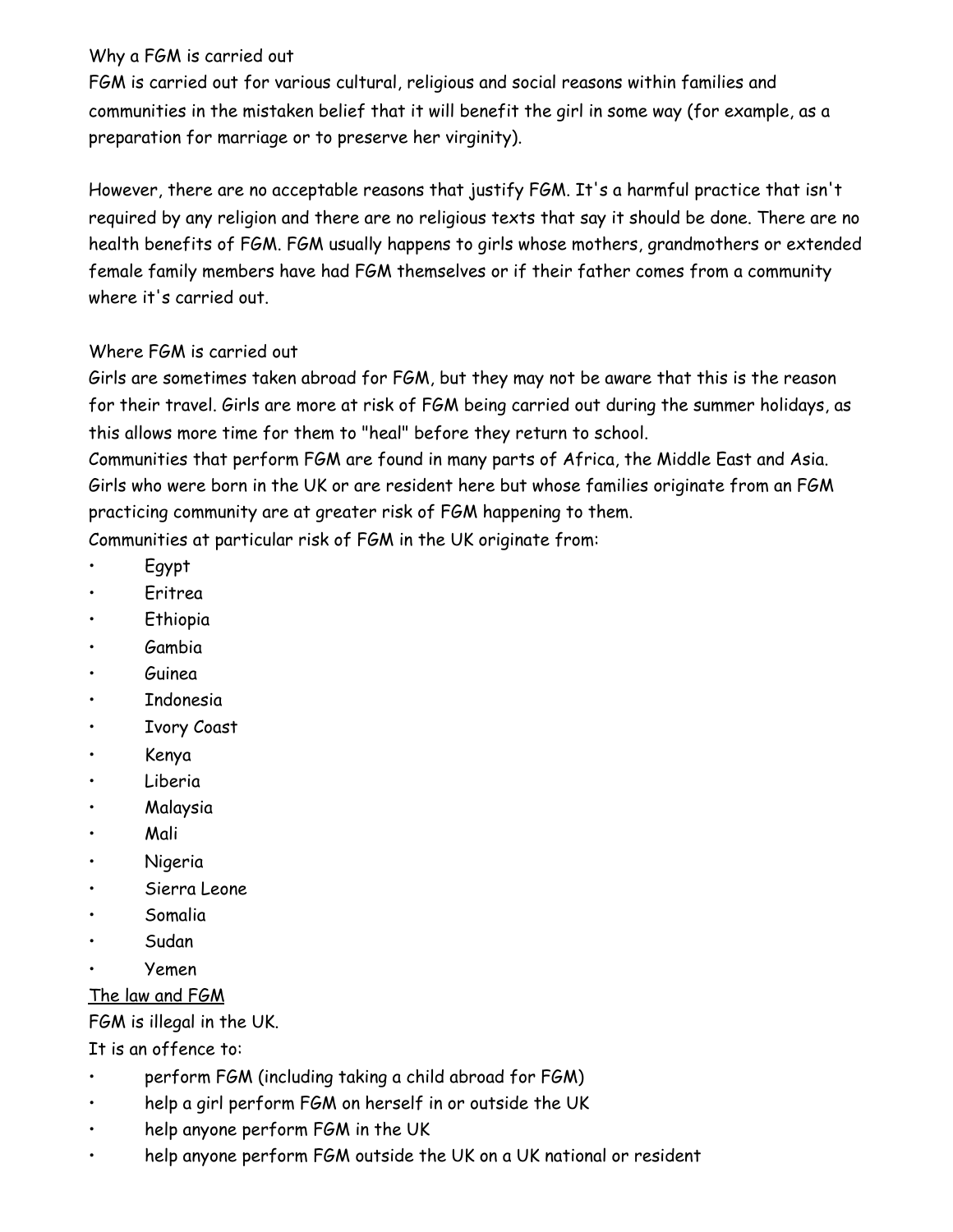fail to protect a girl for whom you are responsible from FGM Anyone who performs FGM can face up to 14 years in prison. Anyone found guilty of failing to protect a girl from FGM can face up to seven years in prison**.** 

## **Aims of the Policy**

We aim to raise awareness of all staff of the importance of safe guarding and child protection and of their responsibilities for identifying and reporting actual or suspected abuse. We want to ensure children and parents are aware that Artemis Nursery takes child protection seriously and will follow the appropriate procedures for identifying and reporting abuse and for dealing with allegations against staff. We aim to support pupil's development in ways that will foster security, confidence and independence.

## Designated Safeguarding Lead (DSL):

Artemis has a designated person to take lead responsibility for safeguarding children. The DSL is responsible for liaison with local statutory children services agencies and with the East Sussex Safeguarding Children Board. They must provide support, advice and guidance to any other staff on an ongoing basis, and on any specific safeguarding issue as required. The DSL has attended all appropriate training that enables them to identify, understand and respond appropriately to signs of possible abuse and neglect. We also have deputy DSL who are also trained to cover in case the lead DSL is called away from the setting or is off sick.

## Our designated person who co-ordinates child protection issues is: **Emma Buggy. She is supported by Nicky Williams, Yasmin Gurr, Beth Wenden & Sarah Moran.**

There are several reasons why Artemis Nursery is required to have a Coordinator:

- So that all child protection concerns and/or knowledge is held by one individual. This means that informed decisions can be taken.
- To offer support to other members of the staff group and ensure that appropriate training has been offered.
- To have a person on the staff who has received more detailed training in child protection issues and has a good understanding of the systems and procedures which exist to protect children.
- For staff to have a point of contact and for other agencies to facilitate liaisons.

## **Methods**

- We ensure all staff and parents are made aware of our safeguarding policies and procedures. Parents receive a copy of the policy when they visit Artemis Nursery and all staff read the policy during their induction and sign to say they have understood and are able to put the policy into practise.
- We provide adequate and appropriate staffing resources to meet the needs of all children.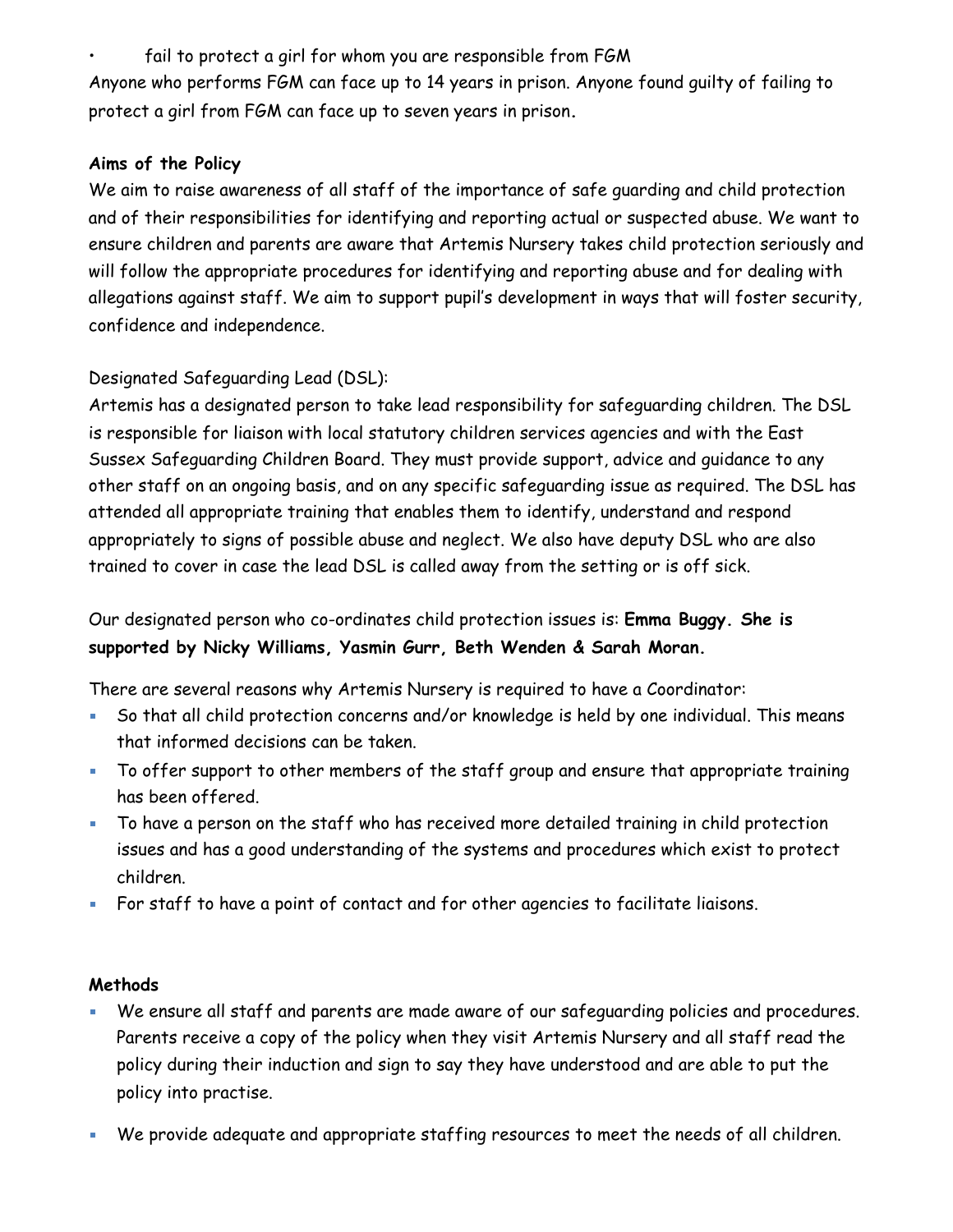- **EXED** Applicants for posts within the setting are clearly informed that the positions are exempt from the Rehabilitation of Offenders Act 1974.
- Candidates are informed of the need to carry out an 'enhanced disclosure' check with the Criminal Records Bureau before posts can be confirmed. Unless they already have one from the Disclosure and Barring Service [DBS] as of September 2013.
- Where applications are rejected because of information that has been disclosed, applicants have the right to know and to challenge incorrect information.
- We abide by Ofsted requirements in respect of references and Criminal Record Bureau checks for staff and volunteers, to ensure that no disqualified person or unsuitable person works at the setting or has access to the children.
- Volunteers do not work unsupervised and we also apply to the DBS for a criminal record check on them.
- We abide by the Protection of Vulnerable Groups Act requirements in respect of any person who is dismissed from our employment, or resigns in circumstances that would otherwise have lead to dismissal for reasons of child protection concern.
- We have procedures for recording the details of visitors to the setting.
- We take security steps to ensure that we have control over who comes into the setting so that no unauthorised person has unsupervised access to the children.

#### **Safer Recruitment and Selection**

The selection process will**:** 

- Comply with vetting and barring regulations ([www.gov.uk](http://www.gov.uk) "Employing People")
- Always use application forms (CVs should not be accepted)
- **EXT** Have a minimum of two people checking for any gaps in employment history and explore these gaps during interview
- **Ensure at least one reference is from a previous employer and specifically ask if there** have been any concerns or allegations about the applicant's behaviour towards children and/or any disciplinary action and confirm with the referee the applicant's responsibilities. Compare this information with that provided by the applicant; any inconsistencies or concerns regarding the information provided in a personal reference must be followed up directly with the referee
- **Ensure that any concerns arising from the applicant's medical reference are followed up** directly with the applicant and with the employee's doctor
- Seek to explore at the interview the applicant's attitudes towards children and young people, their motivation for pursuing the role and managing boundaries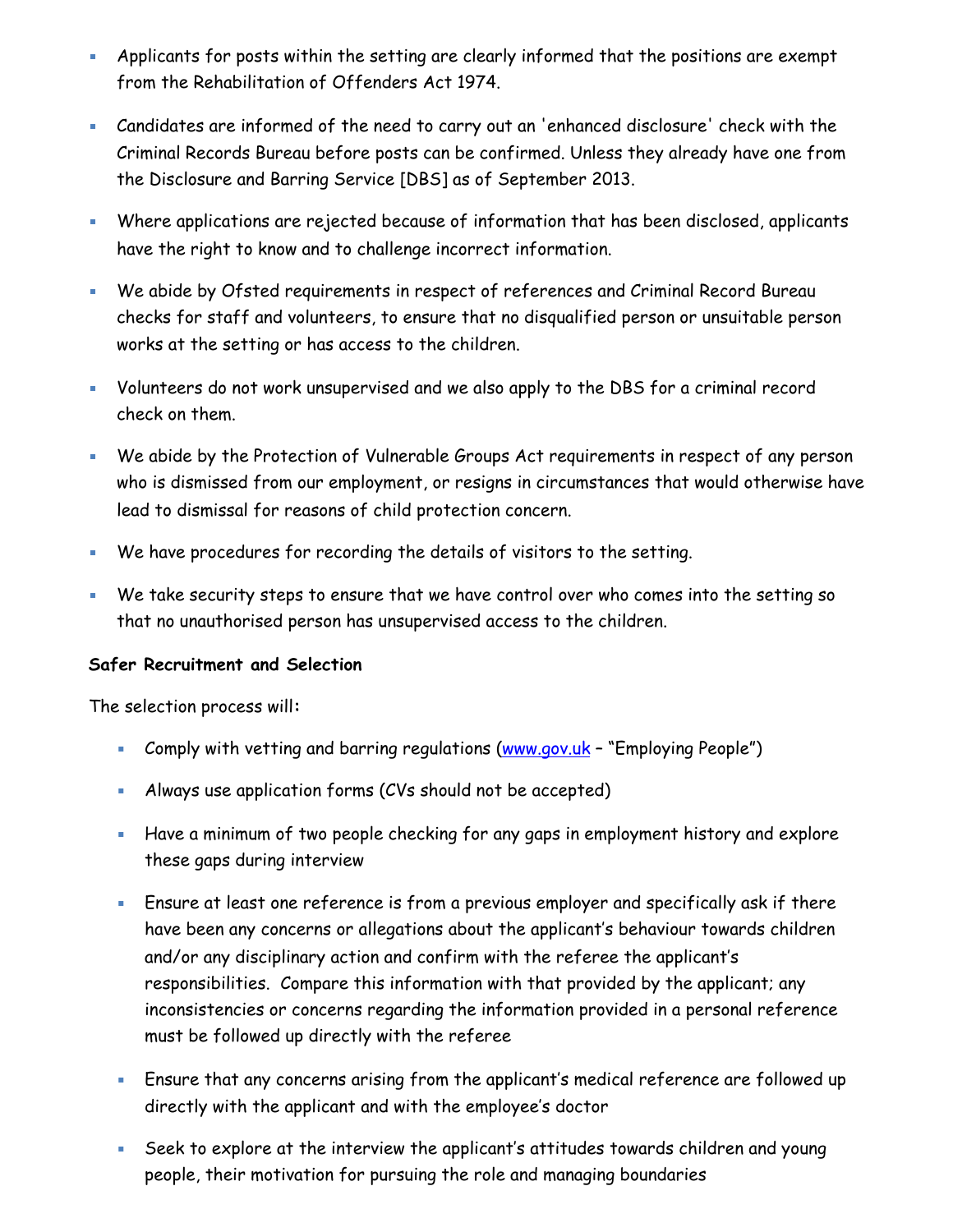- **EXED** Always ensure that any other uncertainty or inconsistency about the information provided about the applicant is followed up and resolved
- Check qualifications are valid by requesting certificates are presented
- **EXECT** Check identify by requesting documentation e.g. passport, driving license or similar
- **Ensure at least one member on the short listing/interview panel has been suitable trained** on safer recruitment

#### **Responding to suspicions of abuse**

- We acknowledge that abuse of children can take different forms physical, emotional, and sexual, as well as neglect. All adults in Artemis Nursery have received training on the signs and symptoms of abuse.
- When children are suffering from physical, sexual or emotional abuse, or may be experiencing neglect, this may be demonstrated through the things they say (direct or indirect disclosure) or through changes in their appearance, their behaviour, or their play.
- Where such evidence is apparent, the child's key person makes a dated record of the details of the concern and discusses what to do with **Emma Buggy** who is the nursery manager and designated person. The information is stored in the child's personal file.
- We refer concerns to the local authority children's social care department and co-operate fully in any subsequent investigation.

NB In some cases this may mean the police or another agency identified by the Local Safeguarding Children's Board.

▪ We take care not to influence the outcome either through the way we speak to children or by asking questions of children.

#### **Recording suspicions of abuse and disclosures**

Where a child makes comments to a member of staff that gives cause for concern (disclosure), observes signs or signals that gives cause for concern, such as significant changes in behaviour; deterioration in general well-being; unexplained bruising, marks or signs of possible abuse or neglect that member of staff:

- **EXEL 15 I** listens to the child, offers reassurance and gives assurance that she or he will take action;
- **EXEC** does not question the child;
- makes a written record that forms an objective record of the observation or disclosure that includes:
	- the date and time of the observation or the disclosure;
	- the exact words spoken by the child as far as possible;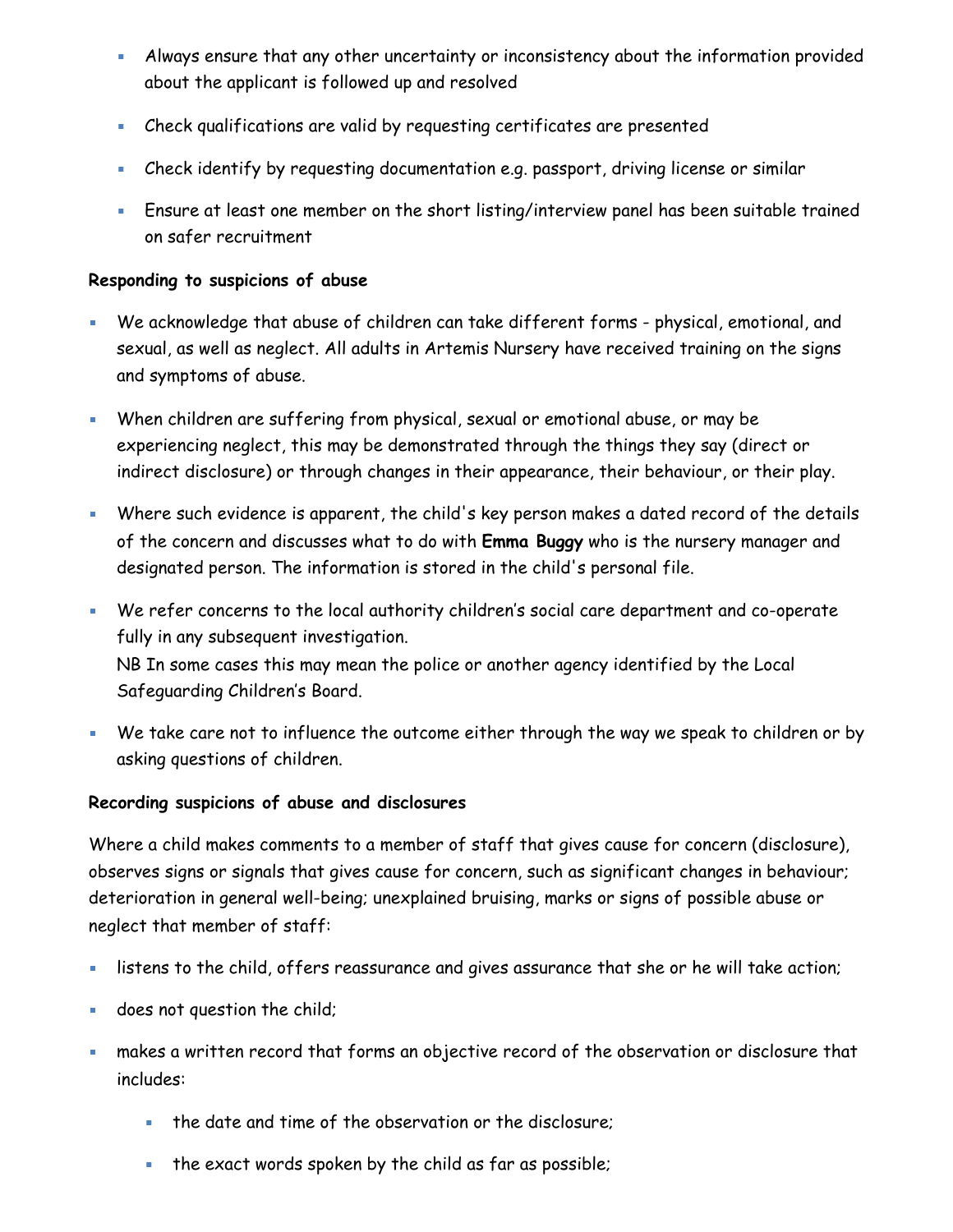- the name of the person to whom the concern was reported, with date and time; and
- the names of any other person present at the time.

These records are signed and dated and kept in the child's personal file which is kept securely and confidentially.

**ALL STAFF ARE RESPONSIBLE FOR INFORMATION THEY HAVE RECEIVED OR OBSERVED AND HAVE A DUTY TO ACT APPROPRIATELY. THIS NORMALLY MEANS PASSING THE INFORMATION TO THE DESIGNATED PERSON. FAILURE TO REPORT AND RISK CRIMINAL SANCTIONS.** 

#### **Making a referral to the local authority social care team**

▪ All members of staff are familiar with the Child Protection recording and referral forms and follow the procedures for recording and reporting.

For any concerns, advice or to report we would phone SPOA [Single Point of Advice] Ground Floor, Ocean House 87-89 London Road St Leonards on Sea East Sussex TN37 6DH on 01323 464222 Email: 0-19.SPOA@eastsussex.gov.uk

#### **Informing parents**

- Parents are normally the first point of contact.
- If a suspicion of abuse is recorded, parents are informed at the same time as the report is made, except where the guidance of the Local Safeguarding Children Board does not allow this.
- This will usually be the case where the parent is the likely abuser. In these cases the investigating officers will inform parents.

#### **Liaison with other agencies**

- We work within the Local Safeguarding Children Board guidelines.
- We have a copy of 'What to do if you're worried a child is being abused' for parents and staff and all staff are familiar with what to do if they have concerns.
- We have procedures for contacting the local authority on child protection issues, including maintaining a list of names, addresses and telephone numbers of social workers, to ensure that it is easy, in any emergency, for the setting and social services to work well together.
- We notify the registration authority (Ofsted) of any incident or accident and any changes in our arrangements which may affect the wellbeing of children.
- **EXTE:** If a referral is to be made to the local authority social care department, we act within the area's Safeguarding Children and Child Protection guidance in deciding whether we must inform the child's parents at the same time.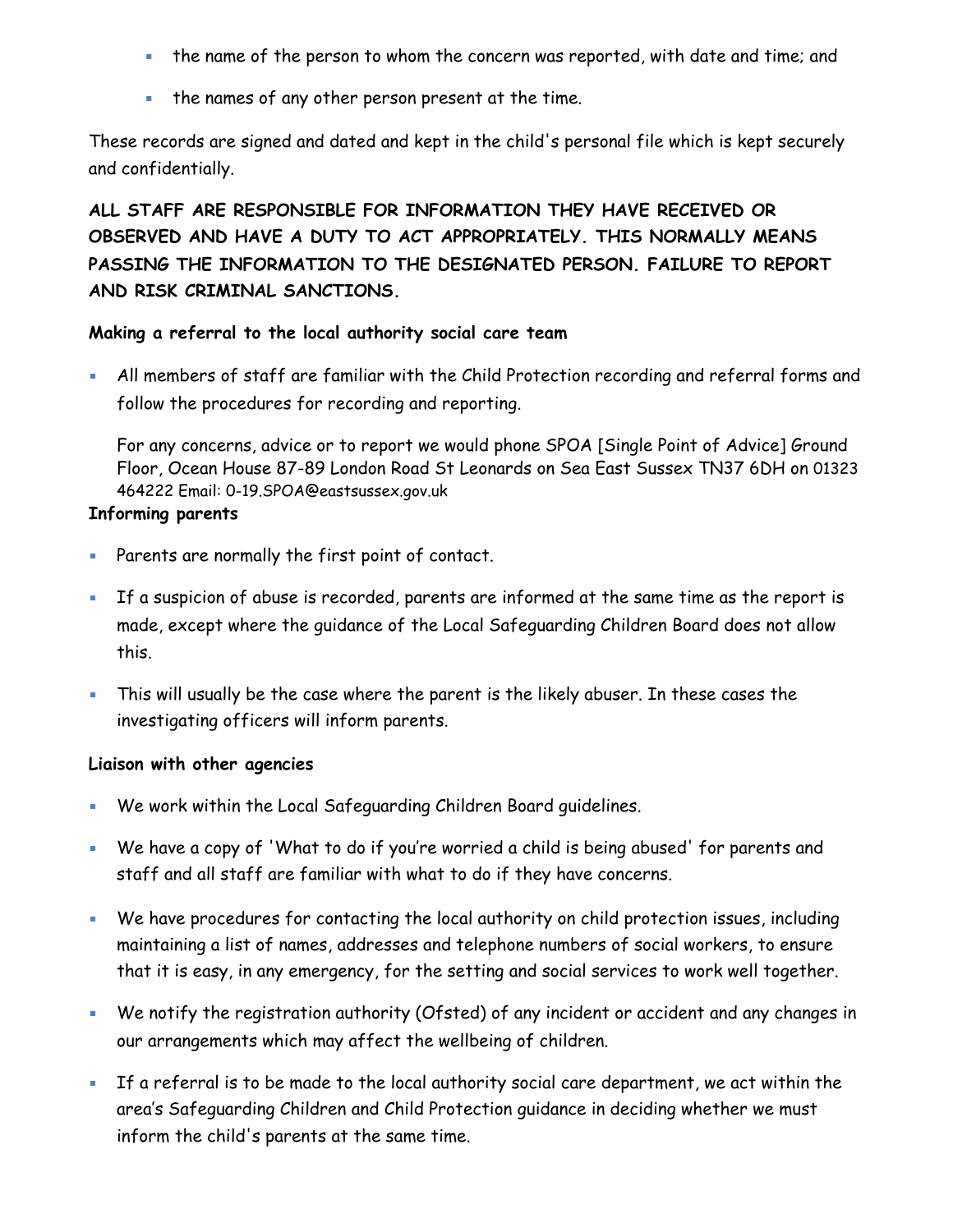#### **Allegations against staff**

- We ensure that all parents know how to complain about the behaviour or actions of staff or volunteers within the setting, or anyone living or working on the premises occupied by the setting, which may include an allegation of abuse.
- We follow the guidance of the Local Safeguarding Children Board when responding to any complaint that a member of staff, or volunteer within the setting, or anyone living or working on the premises occupied by the setting, has abused a child.
- We respond to any disclosure by children or staff that abuse by a member of staff or volunteer within the setting or anyone living or working on the premises occupied by the setting, may have taken, or is taking place, by first recording the details of any such alleged incident.
- We refer any such complaint immediately to the local authority's social care department to investigate. We also report any such alleged incident to Ofsted and what measures we have taken. We are aware that it is an offence not to do this.
- We co-operate entirely with any investigation carried out by children's social care in conjunction with the police.
- Where the management committee and children's social care agree it is appropriate in the circumstances, the manager will suspend the member of staff on full pay, or the volunteer, for the duration of the investigation. This is not an indication of admission that the alleged incident has taken place, but is to protect the staff as well as children and families throughout the process.

#### **Dealing with allegations or concerns against any employee or volunteer**

It is essential to act quickly and effectively if an allegation is made, or if there is suspicion or concern about a professional or volunteer's relationship with a child, young person or group of children/young people, particularly if they have:

- **EXE** Behaved in a way that has harmed, or may have harmed, a child
- Possibly committed a criminal offence against or related to, a child
- Behaved towards a child or children in a way that indicates she/he is unsuitable to work with children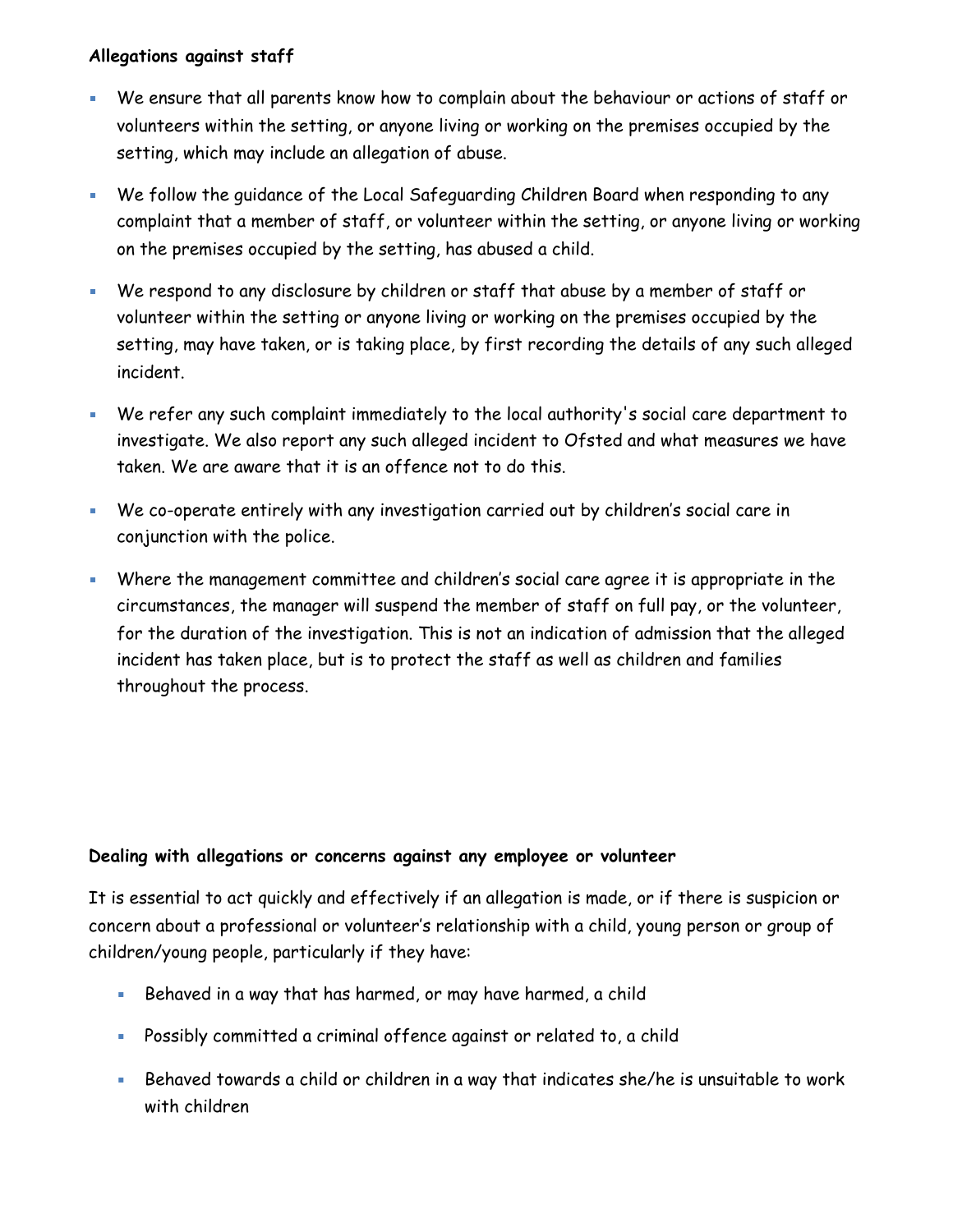If an allegation is made, or a concern arises, about a member of staff or volunteer, ensure that the Settings Named Person is informed immediately; **the Named Person must immediately contact the Local Authority Designated Officer (LADO) Amanda Glover on 01323 466606**.

The LADO is available to provide advice or support in any allegations process, including advising whether or not immediate suspension of the person concerned should be initiated.

**If the LADO is unavailable, the Head of Children's Safeguarding must be contacted on 01273 481289; if the concern is raised out of hours then the out of hours service or, in an emergency, the police must be contacted.** 

Records should be secured and will be strictly limited to relevant staff and external professionals on a need to know basis only.

The member of staff or volunteer should be treated fairly and honestly, helped to understand the concerns expressed, the process being followed and any outcomes of the process. The member of staff will be suspended on full-pay whilst the investigation is on-going. This is necessary in order to protect both parties.

**Senior managers should seek advice from the LADO and Children's Social Care or Police before informing the person who is subject to an allegation.** 

## **ALLEGATIONS OF ABUSE MADE AGAINST OTHER CHILDREN**

At Artemis we believe that all children have a right to attend Nursery and learn in a safe environment. Children should be free from harm by adults in the school and other children. We recognise that some children will sometimes negatively affect the learning and wellbeing of others and their behaviour will be dealt with under the school's Behaviour Policy.

## **Safeguarding allegations**

Occasionally, allegations may be made against children by others in the Nursery, which are of a safeguarding nature. Safeguarding issues raised in this way may include physical abuse, emotional abuse, sexual abuse and sexual exploitation. It is likely that to be considered a safeguarding allegation against a child, some of the following features will be found. The allegation:

•is made against an older child and refers to their behaviour towards a younger child or a more vulnerable child

•is of a serious nature, possibly including a criminal offence

•raises risk factors for other children in the Nursery

•indicates that other children may have been affected by this child

•indicates that young people outside the school may be affected by this child **Safeguarding issues against a pupil could include:**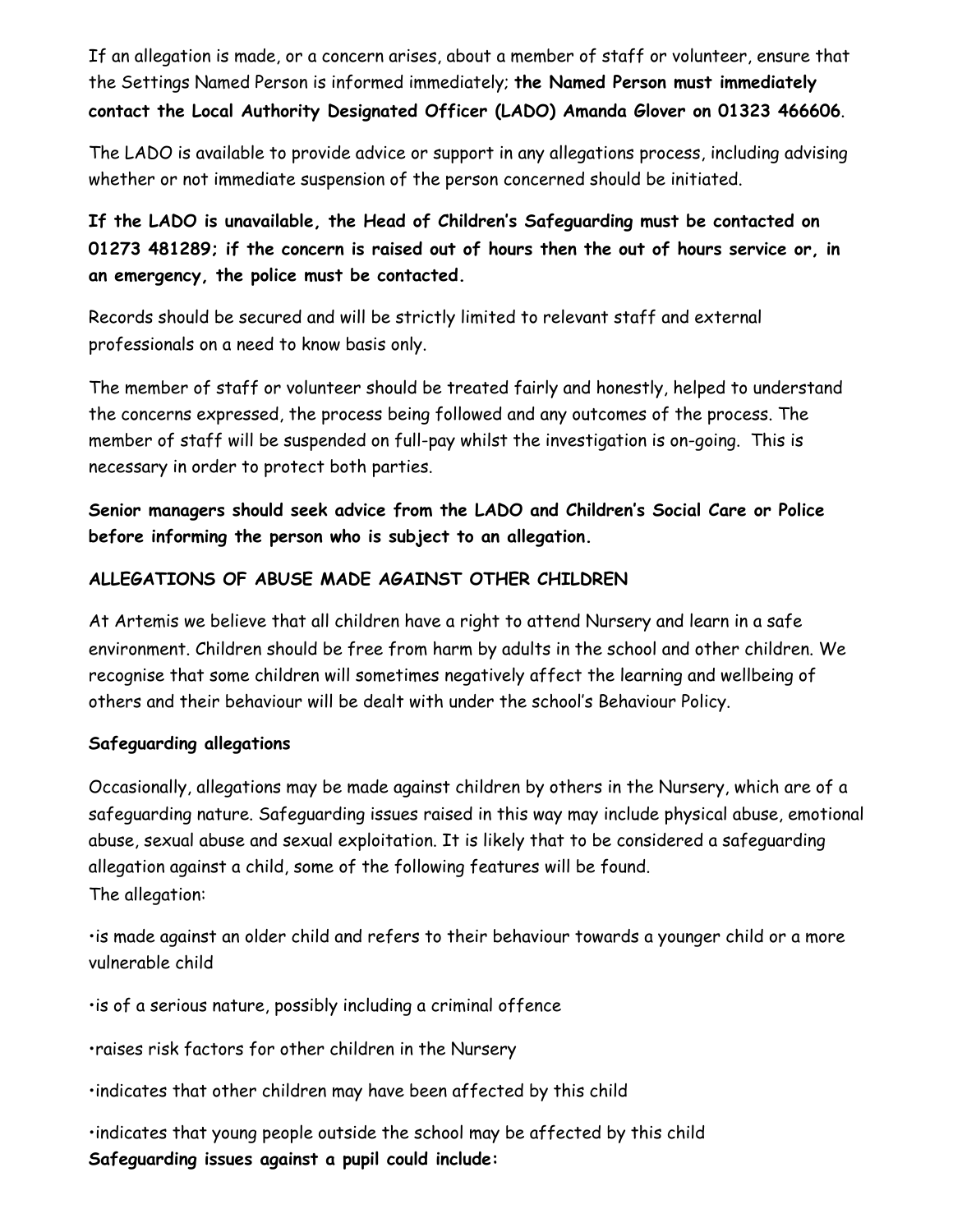Physical Abuse •violence, particularly pre-planned Emotional Abuse •threats and intimidation Sexual Abuse •indecent exposure, indecent touching or serious sexual assaults

#### **Minimising the risk of safeguarding concerns towards pupils from other pupils**

On occasion, some pupils will present a safeguarding risk to other pupils. The Nursery should be informed of any safeguarding concerns, for example, they are coming back into Nursery having experienced serious abuse themselves.

These children will need an individual risk management plan to ensure that other children are kept safe and they themselves are not laid open to malicious allegations. There is a need to balance the tension between privacy and safeguarding.

#### **What to do**

When an allegation is made by a child/parent against another child, members of staff should consider whether the complaint raises a safeguarding concern. If there is a safeguarding concern the DSL should be informed. A factual record should be made of the allegation, but no attempt at this stage should be made to investigate the circumstances.

The DSL should contact SPOA to discuss the case. It is possible that Children's Social Care are already aware of safeguarding concerns around this young person. The DSL will follow through the outcomes of the discussion and make a statement of referral where appropriate.

The DSL will make a record of the concern, the discussion and any outcome and keep a copy in the files of both children.

If the allegation indicates a potential criminal offence has taken place, the police should be contacted at the earliest opportunity and parents informed (of both the children being complained about and the alleged victim).

Where neither Children's Social Care nor the police accept the complaint, a thorough Nursery investigation should take place into the matter using the Nurseries usual procedures.

In situations where the Nursery considers a safeguarding risk is present, a risk assessment should be prepared along with a preventative, supervision plan.

**The plan should be monitored and a date set for a follow-up evaluation with everyone concerned.** 

**Disciplinary action**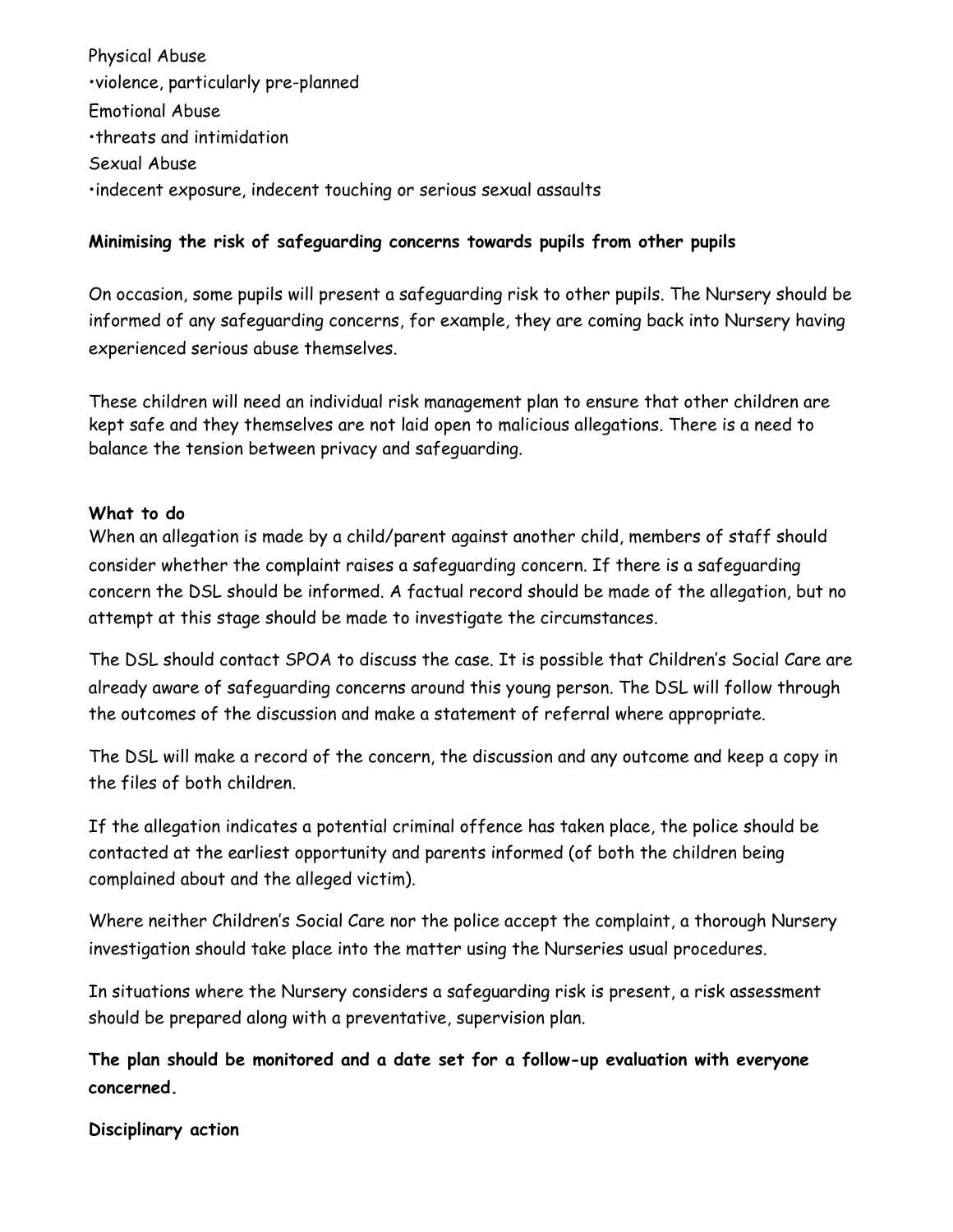▪ Where a member of staff or a volunteer is dismissed from the setting because of misconduct relating to a child, we notify the Independent Barring Board administrators so that the name may be included on the Protection of Children and Vulnerable Adults Barred List.

## **Training**

- We seek out training opportunities for all adults involved in the setting to ensure that they are able to recognise the signs and signals of possible physical abuse, emotional abuse, sexual abuse and neglect and that they are aware of the local authority guidelines for making referrals.
- We ensure that all staff knows the procedures for reporting and recording their concerns in the setting.

## **Planning**

▪ The layout of the rooms allows for constant supervision. No child is left alone with staff or volunteers in a one-to-one situation without being visible to others.

#### **Curriculum**

- We introduce key elements of keeping children safe into our programme to promote the personal, social and emotional development of all children, so that they may grow to be strong, resilient and listened to and that they develop an understanding of why and how to keep safe.
- We create within the setting a culture of value and respect for the individual, having positive regard for children's heritage arising from their colour, ethnicity, languages spoken at home, cultural and social background.
- We ensure that this is carried out in a way that is developmentally appropriate for the children.

## **Confidentiality**

▪ All suspicions and investigations are kept confidential and shared only with those who need to know. Any information is shared under the guidance of the Local Safeguarding Children Board.

## **Commissioning and Procurement**

Any external agencies visiting the premises must respect Artemis' policies and procedures at all times and not discuss overheard conversations or information regarding children and families outside the setting. Any concerns regarding safeguarding must immediately be advised to the Lead Safeguarding Practitioner or if concerns relate to that member of staff the complainant must contact the Local Authority Designated officer.